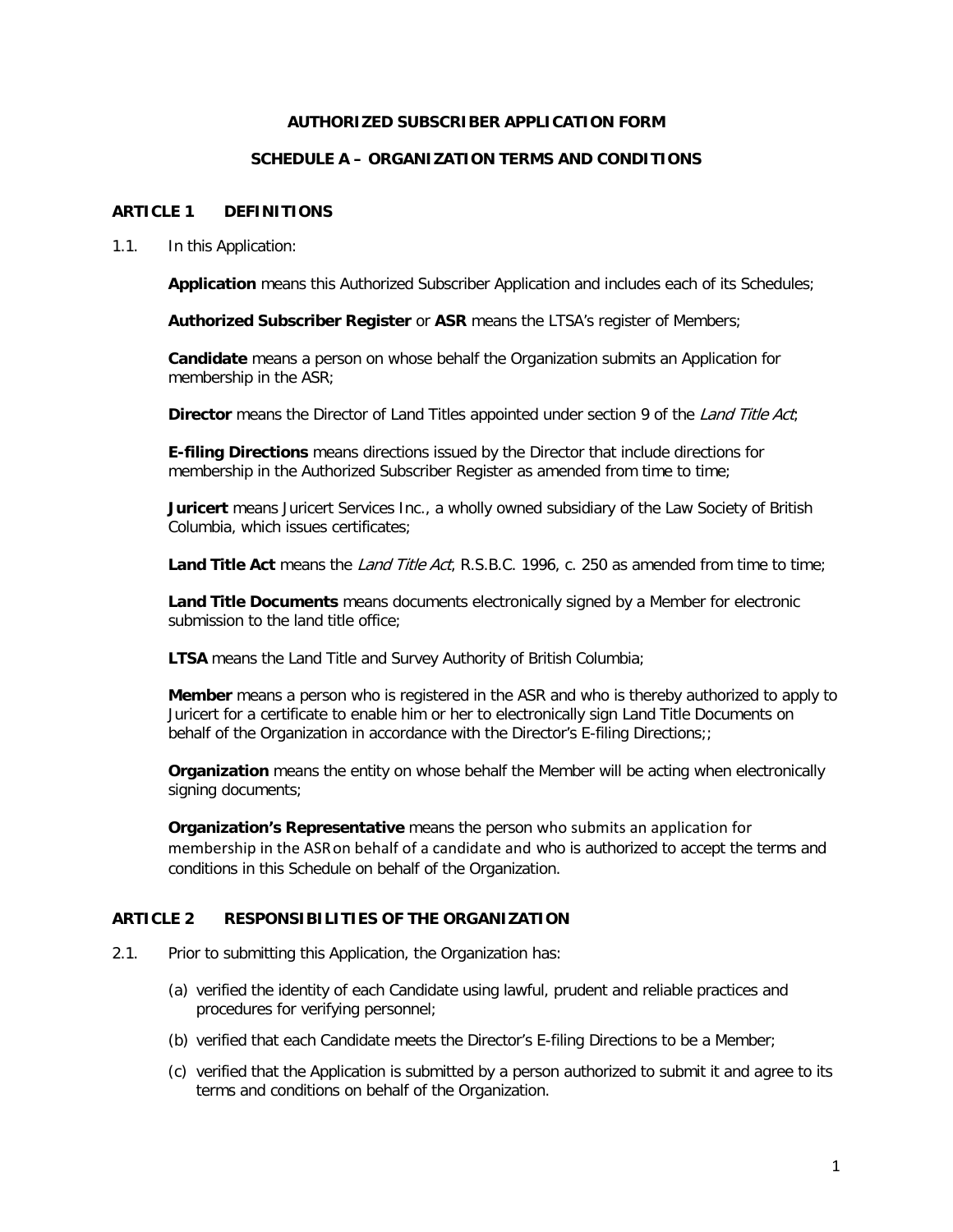- 2.2. The Organization will administer the use of electronic signatures by its Members in accordance with applicable laws, the Director's E-filing Directions, and the requirements of Juricert and the certification authority.
- 2.3. The Organization will ensure, and will establish oversight processes to ensure, that each of its Members:
	- (a) complies with the Land Title Act and the Director's E-filing Directions in respect of his or her actions and responsibilities as a Member;
	- (b) acts within the scope of his or her authority as a Member;
	- (c) has a valid certificate and a valid membership in the ASR at the time of incorporating an electronic signature into any Land Title Document;
	- (d) undergoes ASR training before using their certificate for the first time;
	- (e) uses his or her membership in the ASR and the corresponding electronic signature exclusively for authorized and legal purposes, consistent with applicable laws and the Director's E-filing Directions;
	- (f) ceases to incorporate his or her electronic signature into Land Title Documents if
		- i. he or she ceases to be employed by the Organization;
		- ii. he or she ceases to work in the department originally approved by the Director;
		- iii. he or she is no longer authorized by the Organization to act as a Member on the Organization's behalf;
		- iv. his or her membership in the ASR is terminated by the Organization;
		- v. his or her membership in the ASR expires and is not renewed;
		- vi. his or her membership in the ASR is revoked by the Director.
- 2.4. The Organization will ensure that no person other than the Member will use the Member's certificate.
- 2.5. The Organization will apply to renew the membership of its Members upon or before expiry, in accordance with the Director's E-filing Directions.
- 2.6. The Organization will ensure that its Members apply to renew their certificates upon or before expiry, in accordance with the requirements of Juricert and the certification authority.
- 2.7. The Organization will notify the LTSA immediately and in writing if any of its Members fails to comply with the Director's E-filing Directions or otherwise becomes ineligible to be a Member.
- 2.8. The Organization is liable for any damages arising in consequence of the LTSA rejecting a Land Title Document as a result of
	- (a) the incorporation of an invalid, expired or revoked certificate, or
	- (b) an invalid, expired or revoked membership in the ASR.

#### **ARTICLE 3 REPRESENTATIONS AND WARRANTIES OF THE ORGANIZATION**